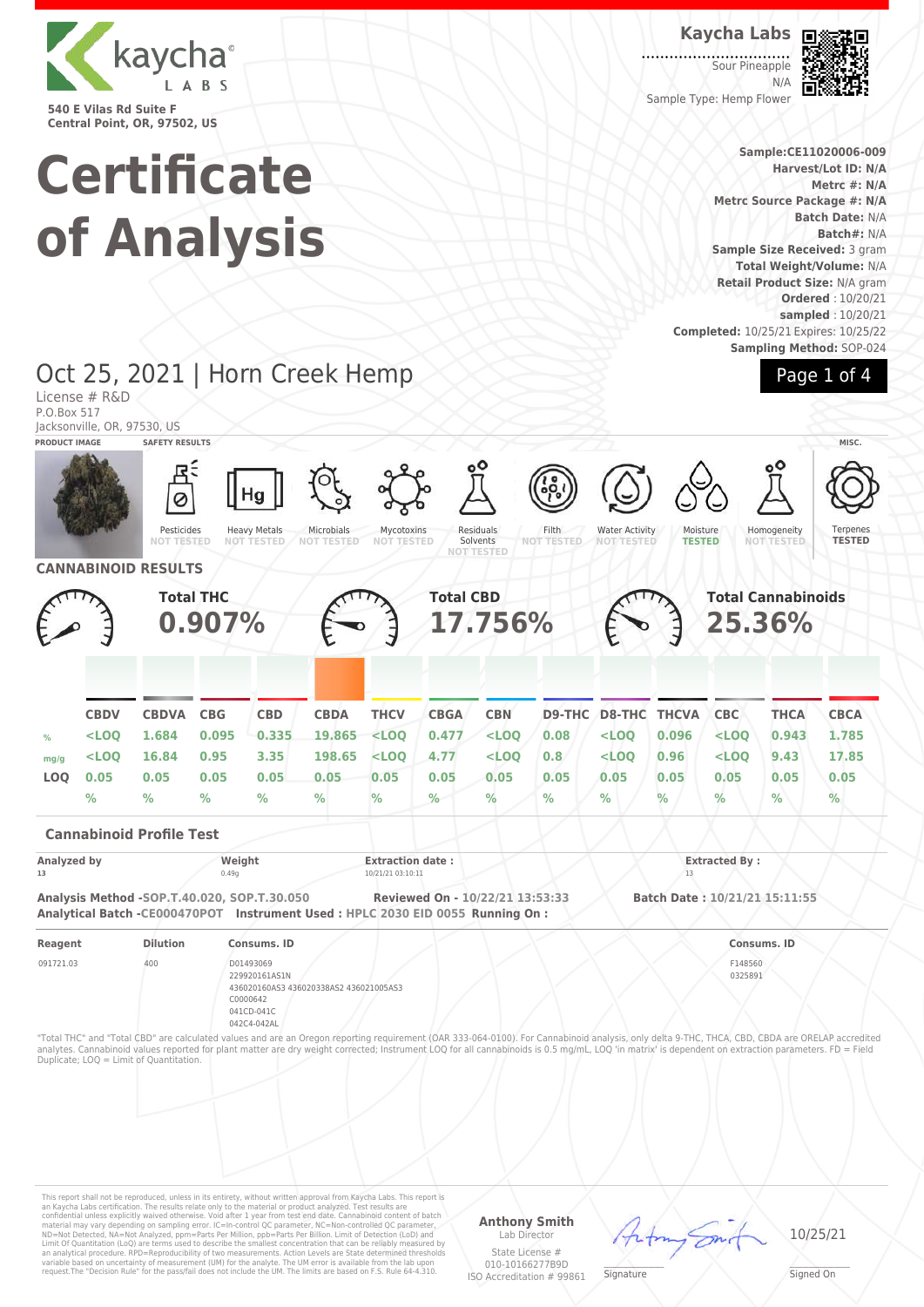

**Kaycha Labs**

Sour Pineapple N/A Sample Type : Hemp Flower



**540 E Vilas Rd Suite F Central Point, OR, 97502, US**

# **Certificate of Analysis**

#### **Horn Creek Hemp**

P.O.Box 517 Jacksonville, OR, 97530, US **Telephone:**(541) 261-4900 **Email:** sales@horncreekhemp.com **License #:**R&D

**Sample :CE11020006-009 Harvest/LOT ID:N/A Batch# :**N/A **Sampled :** 10/20/21 **Ordered :** 10/20/21

**Sample Size Received : 3 gram Total Weight/Volume :**N/A **Completed :** 10/25/21**Expires:** 10/25/22 **Sample Method :** SOP-024

Page 2 of 4

## **Terpenes TESTED**

| <b>Terpenes</b>                                    | LOQ(mg/g) | Result (mg/g) | Result | <b>Terpenes</b>               | LOQ(mg/g)                                                                                                  | Result      | <b>Result</b>                                                                                                                                                                 |
|----------------------------------------------------|-----------|---------------|--------|-------------------------------|------------------------------------------------------------------------------------------------------------|-------------|-------------------------------------------------------------------------------------------------------------------------------------------------------------------------------|
| <b>TRANS-CARYOPHYLLENE</b>                         | 0.08      | 1.61          |        |                               |                                                                                                            | (mg/g)      |                                                                                                                                                                               |
| (1R)-ENDO-(+)-FENCHYL ALCOHOL                      | 0.08      | 0.185         |        | <b>TERPINOLENE</b>            | 0.08                                                                                                       | 6.83        |                                                                                                                                                                               |
| <b>CAMPHOR</b>                                     | 0.08      | $<$ LOQ       |        | LINALOOL                      | 0.08                                                                                                       | 0.323       |                                                                                                                                                                               |
| $(1R)-(+)$ -CAMPHOR                                | 0.08      | $<$ LOQ       |        | <b>GERANIOL</b>               | 0.08                                                                                                       | $<$ LOQ     |                                                                                                                                                                               |
| $(15)-(-)$ -CAMPHOR                                | 0.08      | $<$ LOQ       |        | <b>GAMMA-TERPINENE</b>        | 0.08                                                                                                       | $<$ LOQ     |                                                                                                                                                                               |
| HEXAHYDROTHYMOL (L-MENTHOL)                        | 0.08      | $<$ LOQ       |        | <b>EUCALYPTOL</b>             | 0.08                                                                                                       | $<$ LOQ     |                                                                                                                                                                               |
| <b>TERPINEOL</b>                                   | 0.08      | 0.486         |        | (-)-ALPHA-BISABOLOL           | 0.08                                                                                                       | $<$ LOQ     |                                                                                                                                                                               |
| <b>NEROL</b>                                       | 0.08      | 0.09          |        | (-)-ISOPULEGOL                | 0.08                                                                                                       | $<$ LOQ     |                                                                                                                                                                               |
| (+)-PULEGONE                                       | 0.08      | $<$ LOQ       |        | (-)-CARYOPHYLLENE             | 0.08                                                                                                       | $<$ LOQ     |                                                                                                                                                                               |
| <b>GERANYL ACETATE</b>                             | 0.08      | $<$ LOQ       |        | OXIDE                         |                                                                                                            |             |                                                                                                                                                                               |
| <b>ALPHA-CEDRENE</b>                               | 0.08      | $<$ LOQ       |        | <b>ISOBORNEOL</b>             | 0.08                                                                                                       | $<$ LOQ     |                                                                                                                                                                               |
| ALPHA-HUMULENE                                     | 0.08      | 0.494         |        | CAMPHENE                      | 0.08                                                                                                       | $<$ LOO     |                                                                                                                                                                               |
| <b>VALENCENE</b>                                   | 0.08      | $<$ LOQ       |        |                               |                                                                                                            |             |                                                                                                                                                                               |
| <b>ALPHA FARNESENE</b>                             | 0.02      | 0.097         |        |                               |                                                                                                            |             |                                                                                                                                                                               |
| <b>BETA FAMESENE</b>                               | 0.059     | 0.279         |        | ◎<br><b>Terpenes</b>          |                                                                                                            |             | <b>TESTED</b>                                                                                                                                                                 |
| <b>CIS-NEROLIDOL</b>                               | 0.08      | $<$ LOQ       |        |                               |                                                                                                            |             |                                                                                                                                                                               |
| <b>TRANS-NEROLIDOL</b>                             | 0.08      | $<$ LOQ       |        |                               |                                                                                                            |             |                                                                                                                                                                               |
| <b>GUAIOL</b>                                      | 0.02      | $<$ LOQ       |        | Weight<br>Analyzed by         | <b>Extraction date</b>                                                                                     |             | <b>Extracted By</b>                                                                                                                                                           |
| $(+)$ -CEDROL                                      | 0.08      | $<$ LOQ       |        | 12<br>4900                    | 10/21/21 03:10:26                                                                                          |             | 12                                                                                                                                                                            |
| <b>BETA-PINENE</b>                                 | 0.08      | 1.185         |        | Analysis Method -SOP.T.40.090 |                                                                                                            |             |                                                                                                                                                                               |
| <b>FENCHONE</b>                                    | 0.08      | $<$ LOQ       |        |                               | Analytical Batch - CE000471TER<br>Reviewed On - 10/22/21 13:58:03<br>Instrument Used: GCMS-QP2020 EID:0170 |             |                                                                                                                                                                               |
| <b>ALPHA-TERPINENE</b>                             | 0.08      | 0.203         |        | Running On: 10/21/21 15:24:58 |                                                                                                            |             |                                                                                                                                                                               |
| <b>SABINENE HYDRATE</b>                            | 0.08      | $<$ LOQ       |        | Batch Date: 10/21/21 15:19:33 |                                                                                                            |             |                                                                                                                                                                               |
| BETA.-OCIMENE, CIS-OCIMENE                         | 0.012     | 0.544         |        | Reagent                       | <b>Dilution</b>                                                                                            | Consums, ID |                                                                                                                                                                               |
| <b>TRANS-.BETA.-OCIMENE</b>                        | 0.067     | 0.129         |        |                               |                                                                                                            |             |                                                                                                                                                                               |
| $(R)-(+)$ -LIMONENE                                | 0.08      | 1.453         |        |                               |                                                                                                            |             |                                                                                                                                                                               |
| $(1S)-(+)$ -3-CARENE                               | 0.08      | 0.279         |        |                               |                                                                                                            |             | Terpenoid profile screening is performed using GC-MS with Liquid Injection (Gas Chromatography - Mass Spectrometer) using Method<br>SOP.T.40.091 Terpenoid Analysis Via GC-MS |
| P-MENTHA-1,5-DIENE (ALPHA-<br><b>PHELLANDRENE)</b> | 0.08      | 0.23          |        |                               |                                                                                                            |             |                                                                                                                                                                               |
| <b>BETA-MYRCENE</b>                                | 0.08      | 10.533        |        |                               |                                                                                                            |             |                                                                                                                                                                               |
| <b>SABINENE</b>                                    | 0.08      | $<$ LOQ       |        |                               |                                                                                                            |             |                                                                                                                                                                               |
| <b>A-PINENE</b>                                    | 0.08      | 2.656         |        |                               |                                                                                                            |             |                                                                                                                                                                               |
| Total (mq/q)                                       | 27.606    |               |        |                               |                                                                                                            |             |                                                                                                                                                                               |

This report shall not be reproduced, unless in its entirety, without written approval from Kaycha Labs. This report is<br>an Kaycha Labs certification. The results relate only to the material or product analyzed. Test results

#### **Anthony Smith** Lab Director

State License # 010-10166277B9D frfn

10/25/21

\_\_\_\_\_\_\_\_\_\_\_\_\_\_\_\_\_\_\_ Signed On

ISO Accreditation # 99861 **Signature**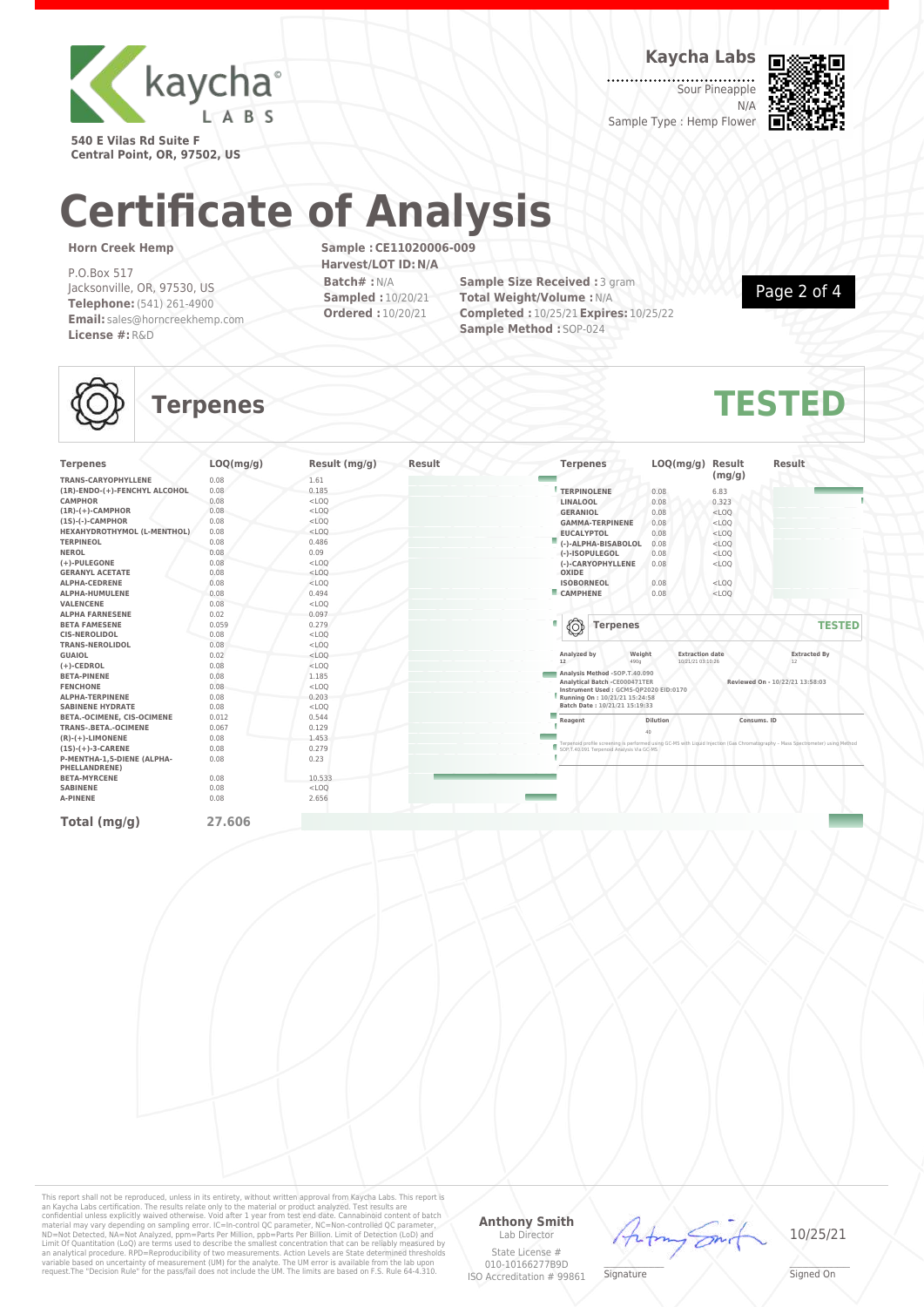

**Kaycha Labs**

Sour Pineapple N/A Sample Type : Hemp Flower



**540 E Vilas Rd Suite F Central Point, OR, 97502, US**

## **Certificate of Analysis**

#### **Horn Creek Hemp**

P.O.Box 517 Jacksonville, OR, 97530, US **Telephone:**(541) 261-4900 **Email:** sales@horncreekhemp.com **License #:**R&D

**Sample :CE11020006-009 Harvest/LOT ID:N/A Batch# :**N/A **Sampled :** 10/20/21 **Ordered :** 10/20/21

**Sample Size Received : 3 gram Total Weight/Volume :**N/A **Completed :** 10/25/21**Expires:** 10/25/22 **Sample Method :** SOP-024





## **Moisture TESTED**

| Analyte                                                                  | <b>Analyzed</b><br>bv | <b>Weight Ext.</b> | date                            |  | LOO A.L Result |
|--------------------------------------------------------------------------|-----------------------|--------------------|---------------------------------|--|----------------|
| <b>MOISTURE CONTENT</b>                                                  | 13                    |                    | 0.549q 10/21/21 0% 15% 10.02%   |  |                |
| <b>Analysis Method -</b><br>SOP.T.40.011                                 |                       |                    | Batch Date: 10/21/21 15:24:02   |  |                |
| <b>Analytical Batch -</b><br><b>CE000472MOI</b>                          |                       |                    | Reviewed On - 10/22/21 07:42:29 |  |                |
| Instrument Used : Sartorius Moisture Content Analyzer MA-160 EID<br>0164 |                       |                    |                                 |  |                |

This report shall not be reproduced, unless in its entirety, without written approval from Kaycha Labs. This report is<br>an Kaycha Labs certification. The results relate only to the material or product analyzed. Test results

#### **Anthony Smith** Lab Director

 $44$ 



\_\_\_\_\_\_\_\_\_\_\_\_\_\_\_\_\_\_\_ Signed On

State License # 010-10166277B9D ISO Accreditation # 99861

**Signature**